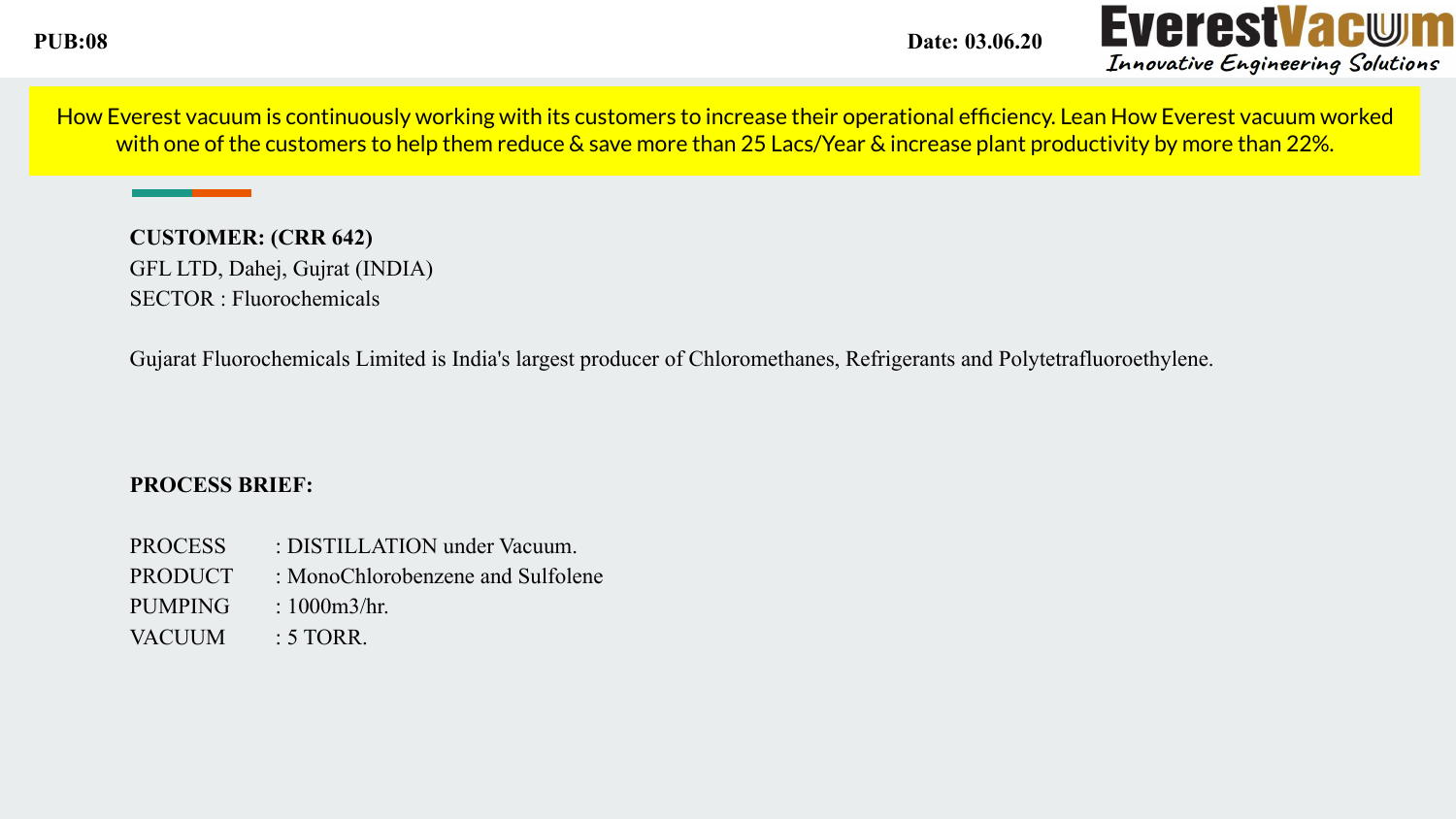

# **PROBLEM STATEMENT: (Challenges)**

- 1) Use of WET vacuum systems, typically a Steam Jet Ejector System which caused generation of excessive effluent which needed to be disposed of/ treated leading to additional cost of effluent treatment.
- 2) Mixing of solvent with motive steam/water leading to frequent problems of vacuum fluctuation which resulted in inconsistent product quality.
- 3) Identification of generation of Ammonium Chloride as a byproduct which was earlier unknown by the production/process team at ground as it was not mentioned in there initial RFQ. Since this was getting mixed with other streams of effluent being generated & collected commonly it was getting missed  $\&$  lead to pump choking. This problem was also addressed by use of appropriate safety accessories installed by Everest at site.

#### **PROBLEM SOLVING: (Solution)**

- 1) Conversion of WET SYSTEM to 100% DRY VACUUM PUMPING by installing our SUPERVAC 1200 system restricting/eliminating any effluent being generated thus saving huge cost for customers in terms of effluent treatment.
- 2) More than 95% recovery of Solvent at the discharge of vacuum system by use of POST CONDENSER at the discharge of the vacuum pump leading to high cost being saved by the customer in terms of re-use of the clean solvent post pump recovery.
- 3) A suitable pre-scrubber designed & installed by EVEREST pre vacuum system to arrest any excessive vapour/process contaminant from entering into the vacuum system.
- 4) Consistent & good quality vacuum level throughout the process as high efficiency dry vacuum systems are deployed.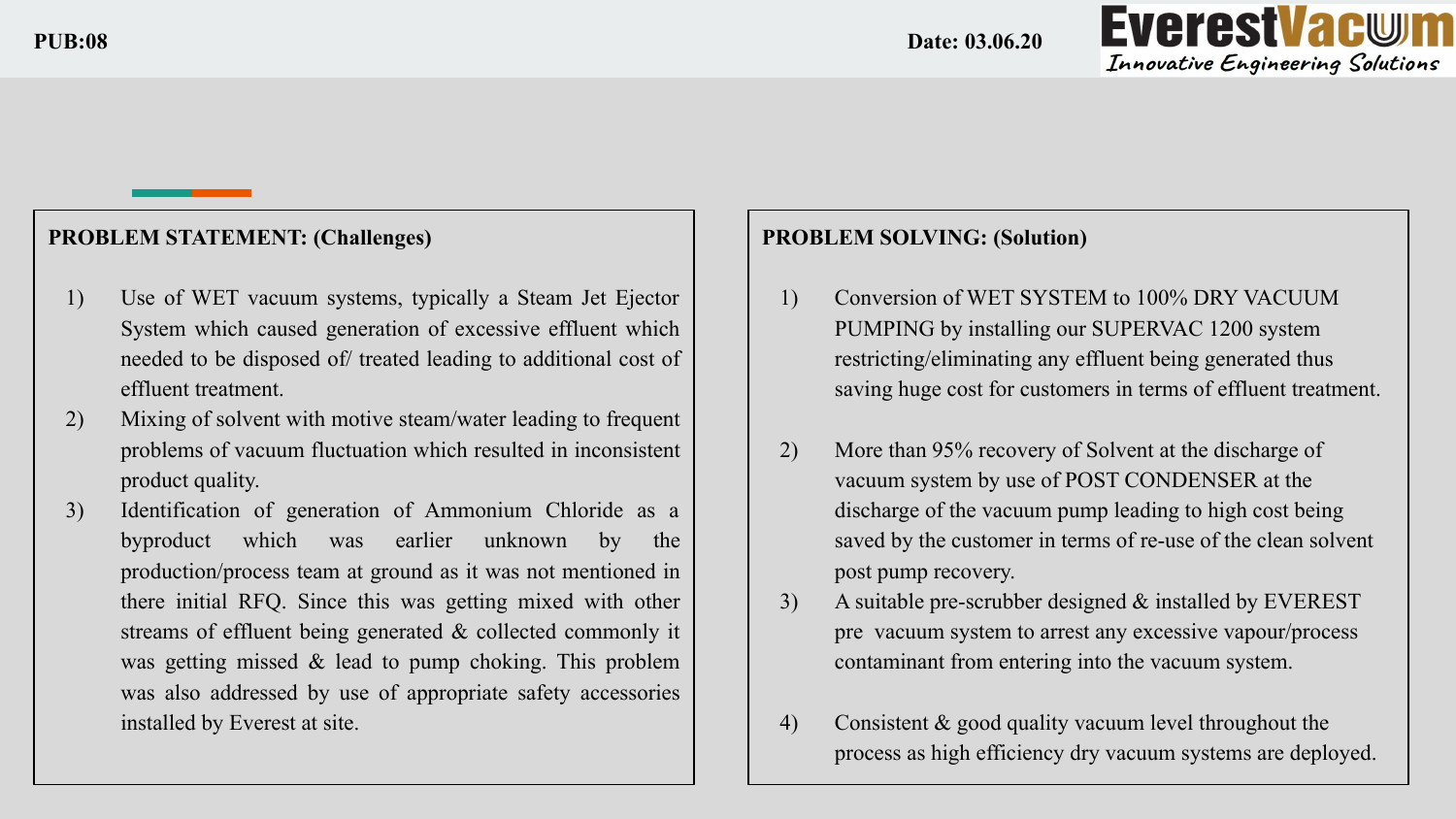**PUB:08 Date: 03.06.20**



## **EQUIPMENT SUPPLIED:** SuperVac 1000 with Pre & Post Condenser.

## **ADVANTAGES & BENEFITS: (Outcomes)**

- 1) Drastic reduction in utility cost as NO STEAM consumption & Cooling Water consumption reduced by more than 80%. Approximate saving of 16.5Lakhs/yr in steam cost.
- 2) Consistent & clean vacuum leading to
	- a) Enhanced product quality.
	- b) Cycle time reduced from 22 hrs to 18 hrs. (22% Saving)
	- c) Lower overall distillation temperature.
- 3) Elimination of effluent treatment cost, approximate at XXXX saving.
- 4) Solvent recovery in post condenser, approximately 30 ltr/batch, saving about 4.0lac/yr.
- 5) High ROI on investment & great benefits as 100% DRY TECHNOLOGY.
- 6) Low/No Lag in Startup/Shut Down in Dry pumping as opposed to WET pumping which is dependent on boiler steam generation.